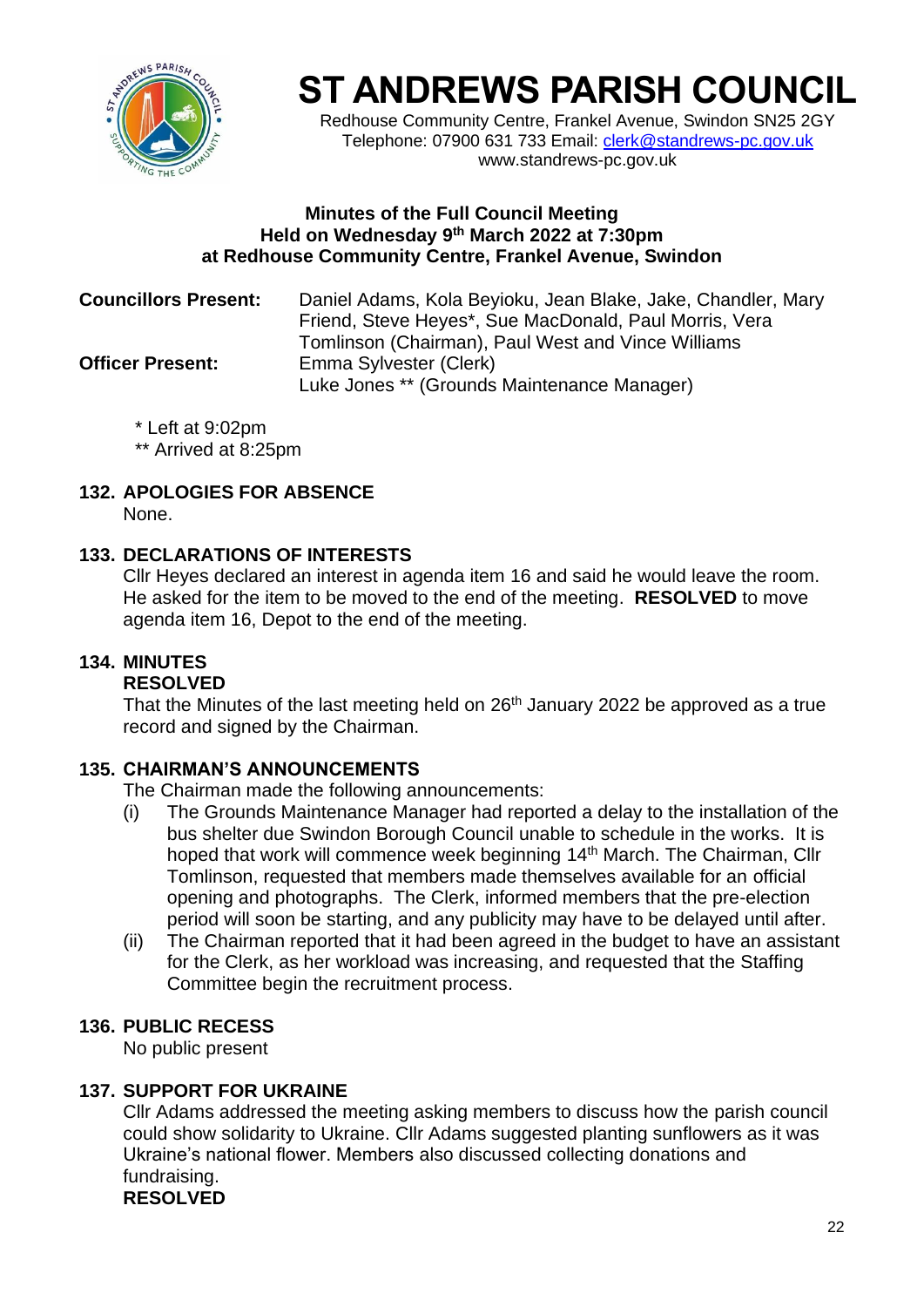

Redhouse Community Centre, Frankel Avenue, Swindon SN25 2GY Telephone: 07900 631 733 Email: [clerk@standrews-pc.gov.uk](mailto:clerk@standrews-pc.gov.uk) www.standrews-pc.gov.uk

To encourage those wishing to help people impacted by crisis in Ukraine to consider donating money via the Disasters Emergency Committee as they are a recognised charity and the UK Government will match donations from the public pound-for-pound up to £25 million, meaning support will go even further.

To plant sunflowers, the country's national flower, at Redhouse Community Centre.

## **138. RISK ASSESSMENT**

Members reviewed the Risk Assessment following changes to Covid-19 restrictions and the setting up of a new Grounds Maintenance Team. **RESOLVED**

To approve the Risk Assessment

# **139. ASSET REGISTER**

#### **RESOLVED**

To approve the Asset Register for 2021/2022 as attached in the Minute Book

### **140. INSURANCE**

Members consider the Clerk's report on insurance requirements for 2022/23 **RESOLVED**

To accept the recommend changes and delegate the decision of renewing the insurance to the Clerk so that the new policy will be in place by  $1<sup>st</sup>$  April 2022.

#### **141. POLICIES**

Members reviewed policies and **RESOLVED** to adopt the following: Internal Controls Memorial Policy Investment Strategy and Policy Recording and Reporting on Council Meetings Press and Media Policy

#### **142. BANKING AND ACCOUNTS**

- (i) Payments for January 2022 totalling £34,321.15, February 2022 totalling £34,625.43, checked by Cllr J Blake, as detailed in the attached documents in the Minute Book were noted.
- (ii) Members received management reports for  $3<sup>rd</sup>$  Quarter up to  $31<sup>st</sup>$  December 2021 as filed in the Minute Book.
- (iii) Members noted that the Nationwide 1 Year Saver will mature on  $10<sup>th</sup>$  March 2022. **RESOLVED**

To change the account to a 90 Day Saver.

## **143. INTERNAL AUDITOR**

Members received the mid-year check report from the Internal Auditor. The Clerk outlined the two small recommendations, reporting that the amendment to website had been made and policies would be brought to Full Council over a period time to ensure that all are reviewed in a timely manner.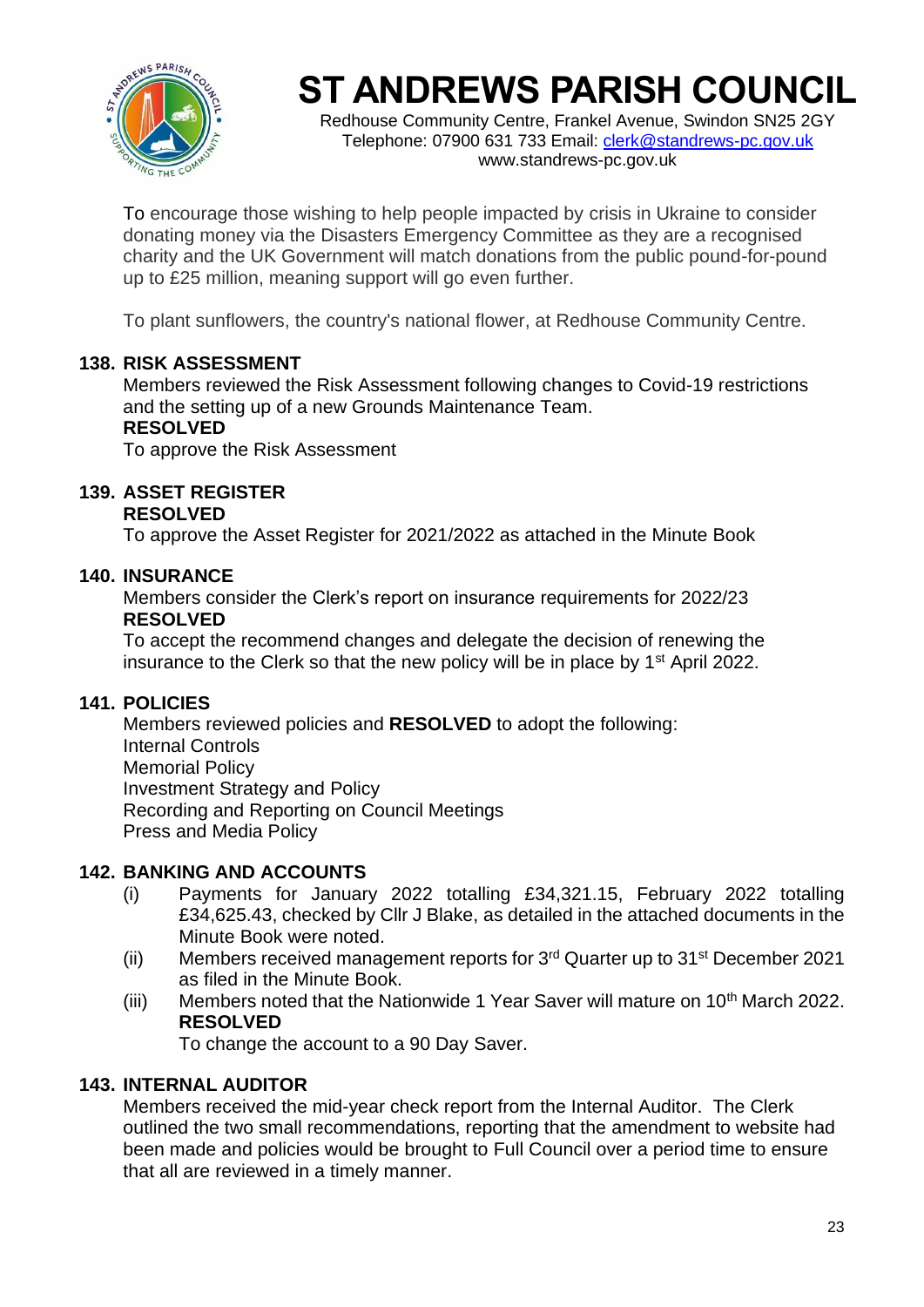

Redhouse Community Centre, Frankel Avenue, Swindon SN25 2GY Telephone: 07900 631 733 Email: [clerk@standrews-pc.gov.uk](mailto:clerk@standrews-pc.gov.uk) www.standrews-pc.gov.uk

Cllr J Blake requested the Clerk was thanked for her hard work stating that it was a very good report from the Internal Auditor. All agreed and expressed thanks to the Clerk.

# **144. REDHOUSE COMMUNITY CENTRE**

## **RESOLVED**

For Cllr Tomlinson and Williams to sign the Redhouse Community Centre sub-lease for use of Redhouse Community Centre by Glitterbugs. A copy of the signed lease is filed in the Minute Book.

## **145. CLIMATE CHANGE**

Members discussed the report produced by Cllr Chandler on ways the parish council can become more climate friendly. It was agreed that the council could accomplish many things in the report and requested Cllr Chandler draft a Climate Change plan for the next Full Council meeting.

# **146. GROUNDS MAINTENANCE**

Cllr Williams reported that the Grounds Maintenance Team were doing an excellent job and asked the Grounds Maintenance Manager to update the council on recent works. The Grounds Maintenance Manager outlined work completed in the winter which included, planting new trees, hard cutback to shrubs, clearing moss, removal of lots of fly tipping and graffiti. Cllr Williams said he had received lots of positive comments from residents and asked for the team to be thanked. All councillors agreed and thanked the Grounds Maintenance Manager and his team.

Cllr Williams reported the Grounds Maintenance Committee had been approached by a local school to see if there were any opportunities for work experience. Cllr Williams informed members that the Grounds Maintenance Committee had discussed the possibility in depth with the Assistant Headteacher and recommended that the parish council go ahead with a work experience opportunity on a 4 week trial period. **RESOLVED**

To go ahead with a 4-week trial period work experience student.

# **147. PLAY AREA LEASES**

The Clerk reported that Swindon Borough Council had not confirmed a meeting date following a request from the Play Areas Committee to further discuss tree maintenance as part of the play areas leases and a response regarding works to land at Cobbett Close was still awaited. Members discussed the issues.

## **RESOLVED**

To not take on the leases of play areas in the parish if the clause 3.3.2, in relation to the maintenance of trees, remains in the lease. The Clerk was asked to inform Swindon Borough Council that if they wanted to have a meeting to understand the parish council's reasoning this could be arranged.

## **148. DEPOT**

The Chairman reported on three possible options for a depot and explained that she only had the finances for one. There had been no further response from the agent with